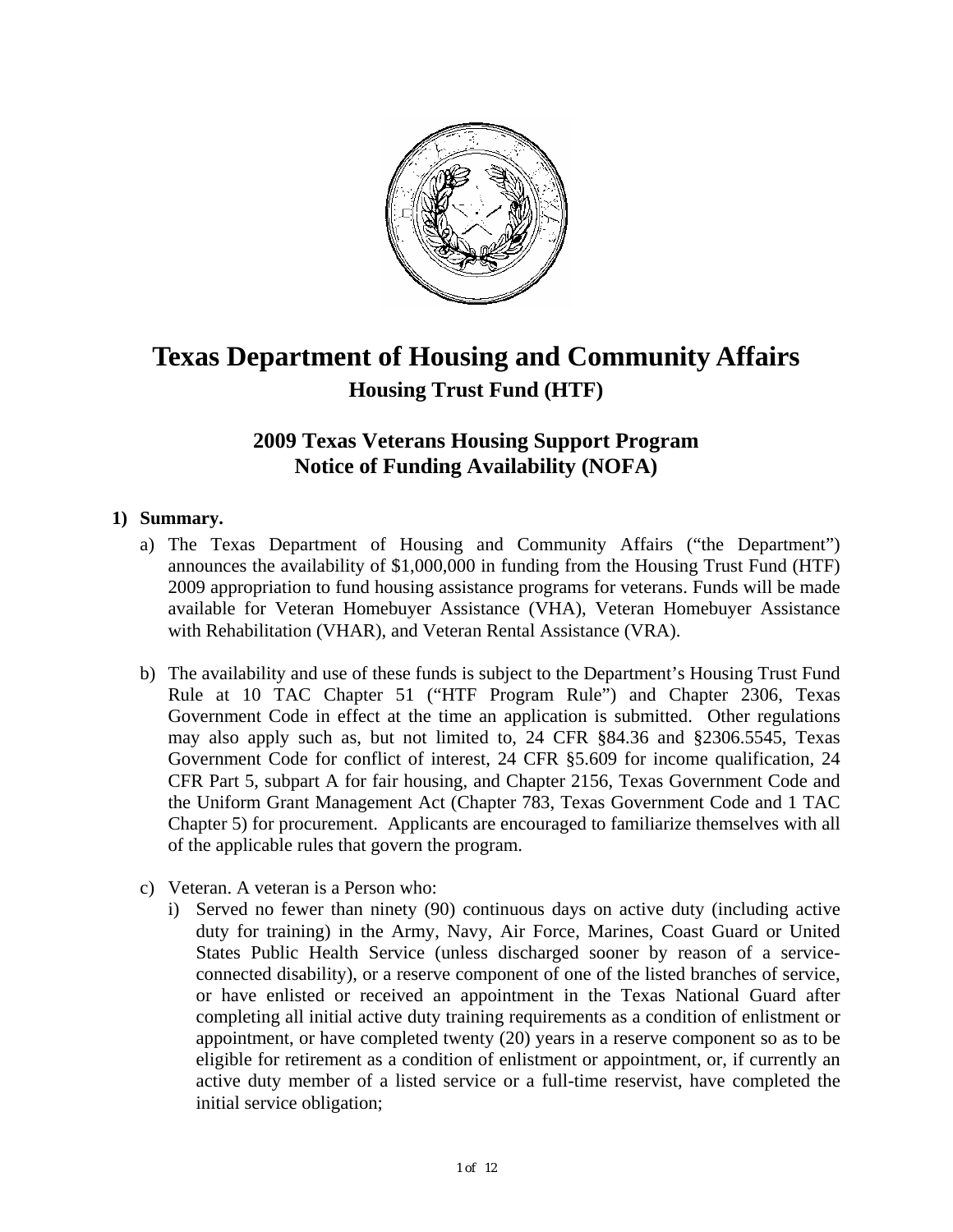- ii) Served after Sept. 16, 1940 (for Texas veterans who entered the armed services before Jan. 1, 1977, and who have been discharged from active duty less than 30 years); and/or
- iii) Been honorably discharged.

## **2) Appropriation of Housing Trust Funds.**

- a) Funds are made available through the Housing Trust Fund and are not subject to the Regional Allocation Formula. All funds released under this NOFA shall be used for the creation of affordable housing for Texas veterans earning 80% or less of the Area Median Family Income (AMFI) as defined by the U.S. Department of Housing and Urban Development (HUD). Priority will be given to veterans with disabilities.
- b) This NOFA will be an Open Application Cycle and funding will be available on a firstcome, first-served statewide basis. Applications will be accepted by the Department on regular business days until **5:00 p.m., Friday, May 1, 2009**, regardless of method of delivery. Applicants are encouraged to review the application process cited in 10 TAC §51.8 and §51.12 and as described herein. Applications that do not meet minimum threshold criteria will not be considered for funding.

#### **3) Limitation on Funds.**

- a) The Department awards Veterans Housing Support Program funds to eligible organizations. The maximum award amount may not exceed \$250,000, including project, administrative, and soft costs, per Program Activity.
- b) Applicants may be eligible to receive up to 4% of project costs for funding for Administrative Costs. Administrative Costs may include:
	- i) Application intake and processing;
	- ii) Affirmative marketing and brochures;
	- iii) Travel costs for administration and contract training;
	- iv) Professional Services;
	- v) Construction and disbursement documentation preparation;
	- vi) Information services;
	- vii) Procurement of Contractor;
	- viii) Project document preparation;
	- ix) Schedule of values; and
	- x) Work write-up summary.
- c) Soft costs are limited to 10% of project costs. Soft Costs may include:
	- i) Application intake and processing;
	- ii) Inspections;
	- iii) Procurement of Contractor;
	- iv) Schedule of values; and
	- v) Work write-up summary.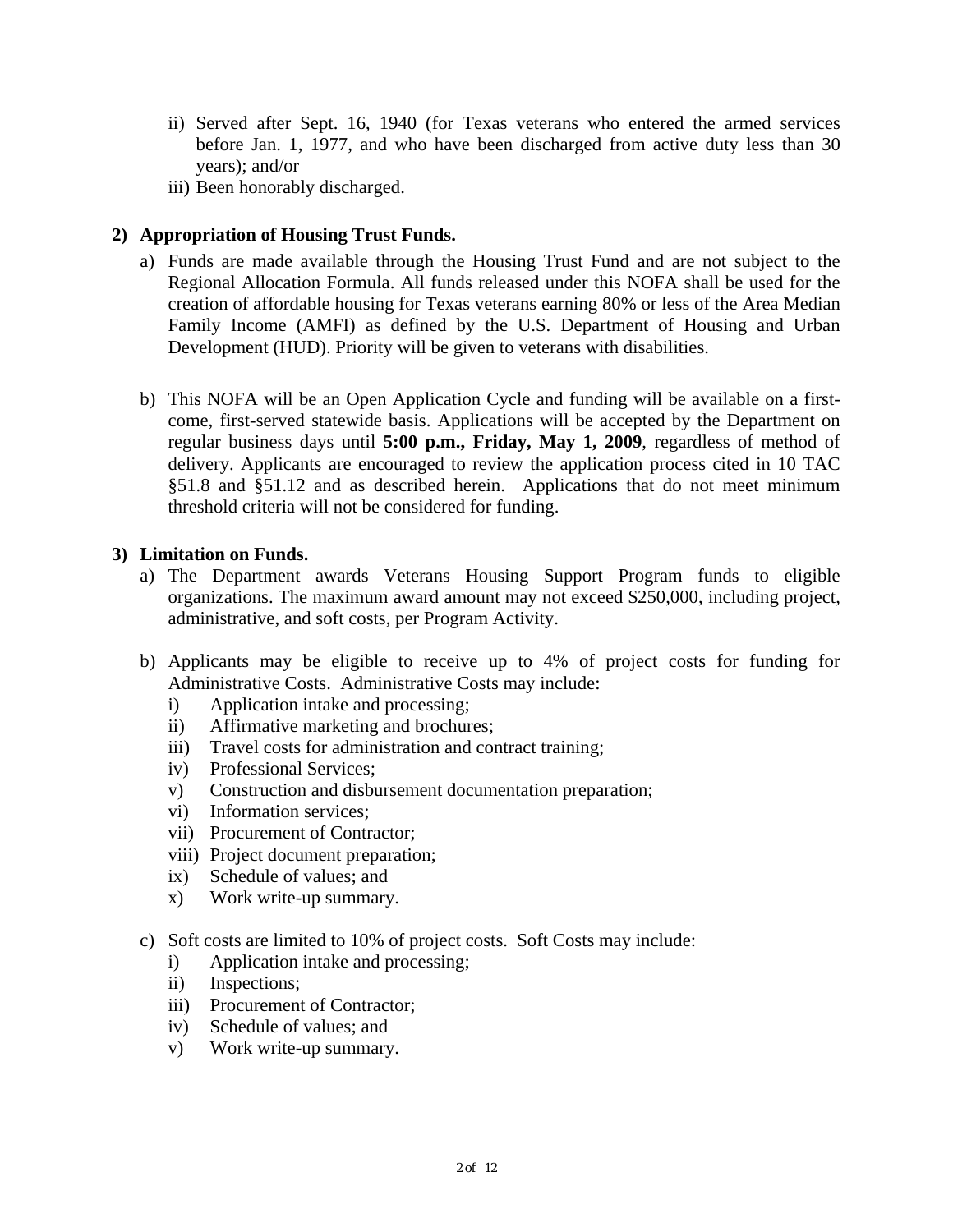## **4) Activity and Applicant Eligibility.**

- a) Eligible and Prohibited Activities are specified in the Department's Housing Trust Fund Rule. Eligible Activities will include those permissible in 10 TAC §51.6. Prohibited Activities include those in 10 TAC §51.7.
- b) Eligible Applicants are Units of General Local Government, Nonprofit Organizations, and Public Housing Authorities (PHA's). Applicants may be ineligible for funding if they meet any of the criteria listed in 10 TAC §51.8(d).
- c) Applicants are encouraged to familiarize themselves with the Department's certification and debarment policies prior to application submission.

## **5) Affordability Requirements.**

- a) All Housing Trust Fund-assisted housing must follow the income qualification guidelines in 24 CFR §5.609 for VHA, VRA and VHAR and adjusted income guidelines in 24 CFR §5.611 for VRA.
- b) Awarded organizations will provide the VHA and VHAR assistance to the homebuyer in the form of a loan. Each loan will be in the form of a 0% interest, 10 year deferred forgivable loan with a term based on the Households AMFI and as further described in **§**9 of this NOFA. All loans to assisted homebuyers must be evidenced by loan documents provided by the Department and must be payable to the Department.
- c) If at any time prior to the full loan period there occurs a resale of the property, a refinance of any superior lien, a repayment of any superior lien, or if the unit ceases to be the assisted Household's principal residence, the remaining loan balance shall become due and payable.
- d) Forgiveness of the loan balance is calculated based on a pro-rata annual share of the loan term. The anniversary date of the loan shall constitute completion of the year. Any partial year shall not be waived. The amount due will be based on the pro-rata share number of years of the remaining loan term.
- e) In the event the home is sold (voluntary or involuntary), the assisted Household will pay the loan balance from the shared net proceeds of the sale. The shared net proceeds are the sales price minus superior loan repayment (other than Veterans Housing Support Program funds) and any closing costs. A copy of the HUD closing statement must be provided.

#### **6) Construction Standards and Requirements.**

a) Housing that is constructed or rehabilitated with HTF funds must meet all applicable local codes, rehabilitation standards, ordinances, and zoning ordinances at the time of project completion. In the absence of a local code for new construction or rehabilitation, HTF-assisted new construction or rehabilitation must meet, as applicable, the International Residential Code, the HOME Program Texas Minimum Construction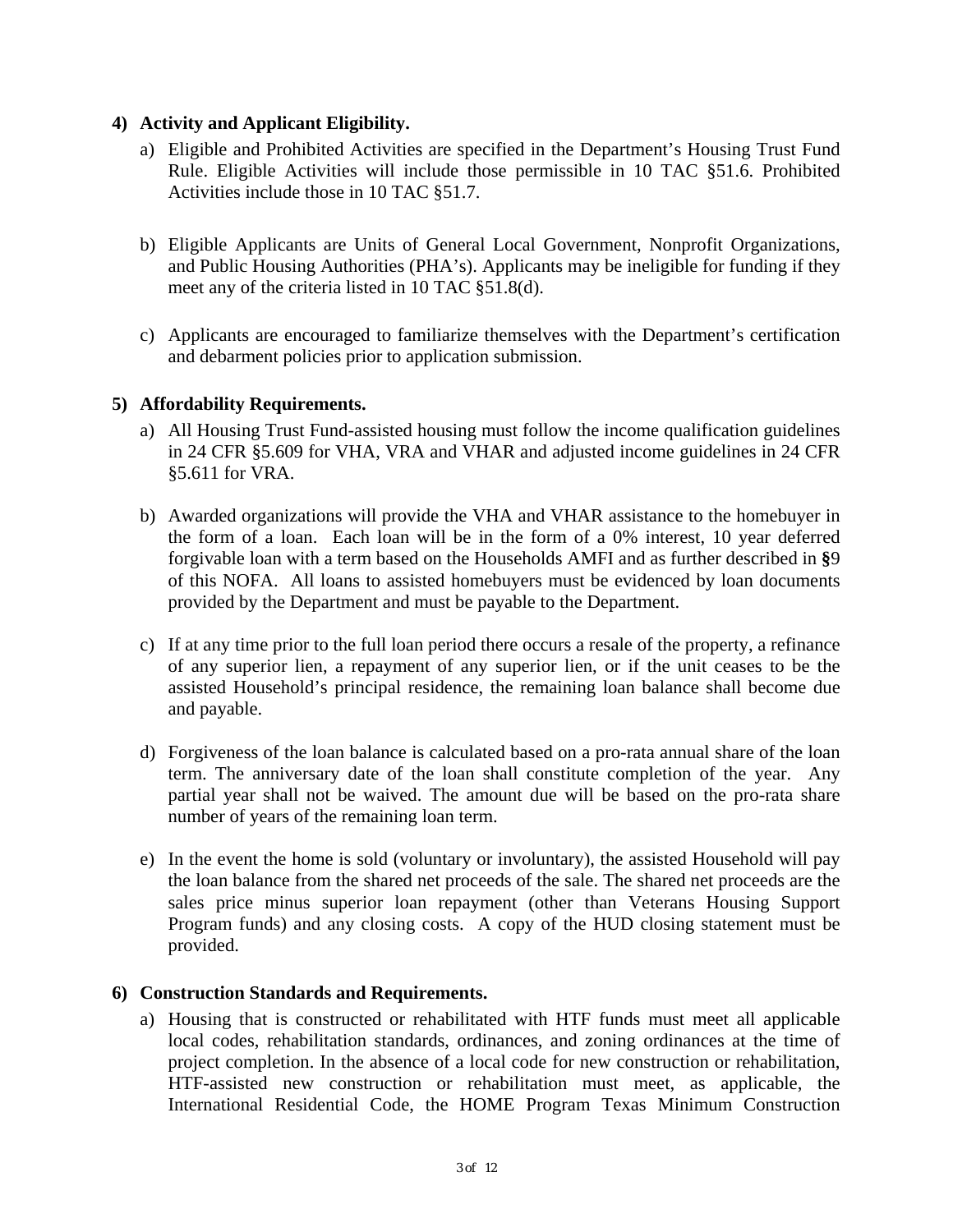Standards (TMCS) and be in compliance with the basic access standards in new construction, established by §2306.514, Texas Government Code. In addition, housing that is rehabilitated with funds awarded under this NOFA must meet all applicable energy efficiency standards established by §2306.187, Texas Government Code, and energy standards as verified by RESCHECK.

- b) At the completion of the assistance, all properties must meet the International Residential Code and local building codes. If a home is reconstructed, the applicant must also ensure compliance with the universal design features in new construction, established by §2306.514, Texas Government Code, required for any applicant utilizing federal or state funds administered by TDHCA in the construction of single family homes.
- c) All other HTF-assisted housing (e.g., acquisition) must meet all applicable State and local housing quality standards and code requirements and if there are no such standards or code requirements, the housing must meet the Housing Quality Standards in 24 CFR §982.401. When HTF funds are used for a rehabilitation development the entire unit must be brought up to the applicable property standards.
- d) Housing that is assisted with HTF funds must comply with the Lead-Based Paint Poisoning Prevention Act (42 USC §§4821–4846) and the Residential Lead-Based Paint Hazard Reduction Act of 1992 (42 USC §§4851–4856).
- e) Awarded organizations must comply with the requirements of §2156.062,Texas Government Code and the rules promulgated by the Office of the Governor under the Uniform Grant Management Act (Chapter 783, Texas Government Code and 1 TAC Chapter 5) for applicable procurement laws and procedures.
- f) Rental units secured through VRA must be inspected prior to occupancy and must comply with the Housing Quality Standards in 24 CFR §982.401.
- g) Awarded organizations must ensure that the demolition and removal of all dilapidated units on the lot occurs prior to the Household's occupancy of the Newly Constructed or Rehabilitated housing unit.
- h) Awarded organizations must ensure and verify that each building construction contractor performing activities in the amount of \$10,000 or more under the Contract is registered and maintains good standing with the Texas Residential Construction Commission in accordance with Chapters 401 and 416, Texas Property Code.
- i) Awarded organizations must ensure and verify that each housing unit being rehabilitated in the amount of \$10,000 or more under the Contract is registered with the Texas Residential Construction Commission in accordance with §426.003 of the Texas Property Code.
- j) Awarded organizations must provide building construction contractor oversight and ensure builder's risk coverage is provided.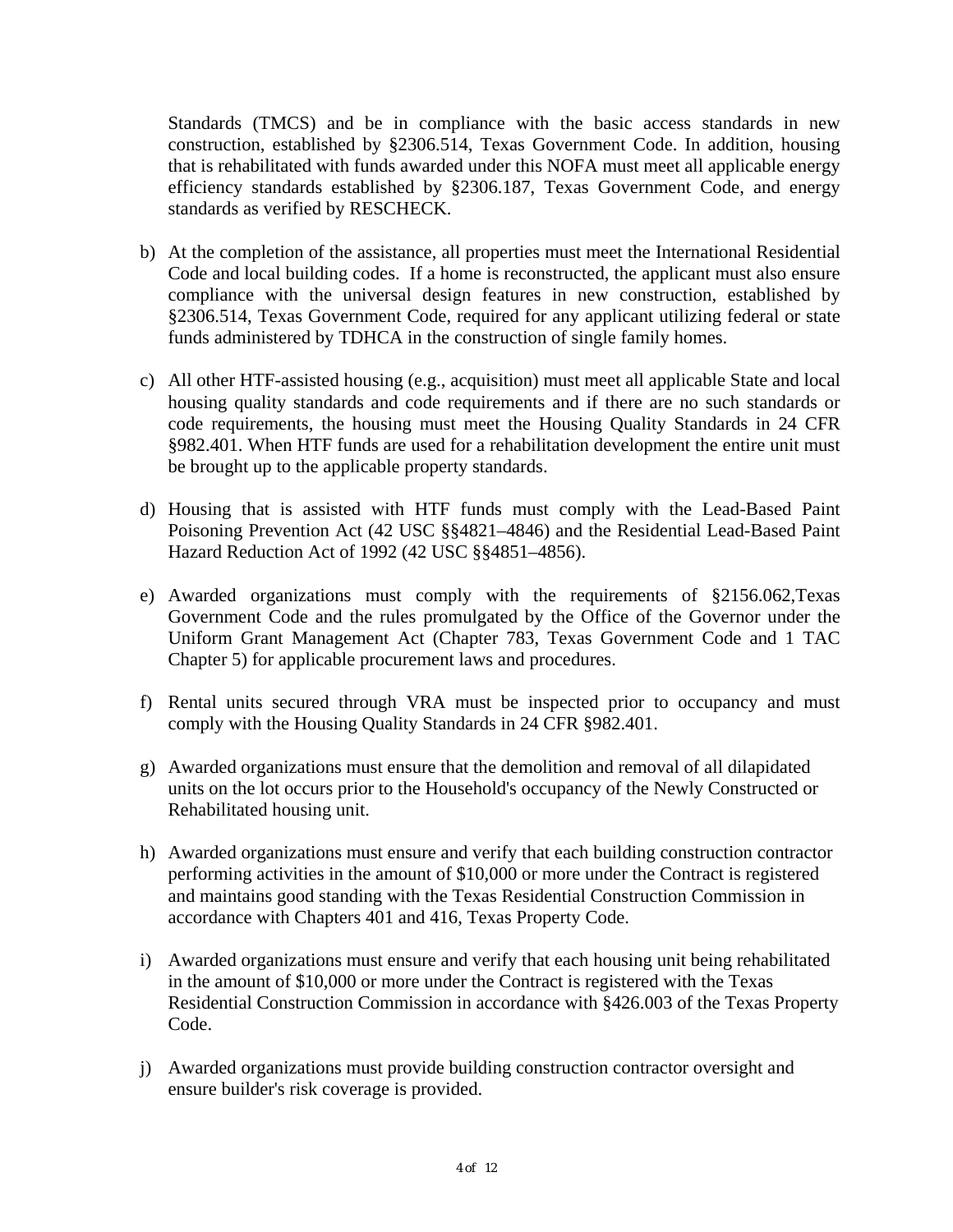- k) Awarded organizations must ensure that the demolition of any housing unit does not occur less than six (6) months prior to the Contract end date.
- l) Awarded organizations must ensure a Certificate of Construction Completion must be submitted to the Department upon completion of construction-related activities.

## **7) Affirmative Marketing Program Requirements.**

- a) Recipients of Housing Trust Funds must adopt affirmative marketing policies and procedures in furtherance of Texas' commitment to non-discrimination and equal opportunity in housing Affirmative marketing steps consist of actions to provide information and otherwise attract eligible persons in the housing market area to the available housing without regard to race, color, national origin, sex, religion, familial status or disability.
- b) The affirmative marketing requirements and procedures adopted must include:
	- i) Methods for informing the public, owners, and potential tenants about Federal Fair Housing Laws and the awarded applicant's affirmative marketing policy (e.g., the use of the Equal Housing Opportunity logotype or slogan in press releases and solicitations for owners, and written communication to fair housing and other groups);
	- ii) Requirements and practices each awarded applicants must adhere to in order to carry out the Department's affirmative marketing procedures and requirements (e.g., use of commercial media, use of community contacts, use of the Equal Housing Opportunity logotype or slogan, and display of fair housing poster);
	- iii) Procedures to be used by awarded applicants to inform and solicit applications from persons in the housing market area who are not likely to apply for the housing without special outreach (e.g., use of community organizations, places of worship, employment centers, fair housing groups, or housing counseling agencies);
	- iv) Records that will be kept describing actions taken by the awarded applicants and by owners to affirmatively market units and records to assess the results of these actions; and,
	- v) A description of how the awarded applicants will annually assess the success of affirmative marketing actions and what corrective actions will be taken where affirmative marketing requirements are not met.

#### **8) Conflict of Interest.**

- a) In the procurement of property and services by recipients of Housing Trust Funds, the conflict of interest provisions in 24 CFR §85.36 and §2306.5545 of the Texas Government Code apply.
- b) No persons who exercise or have exercised any functions or responsibilities with respect to activities assisted with HTF funds or who are in a position to participate in a decision making process or gain inside information with regard to these activities, may obtain a financial interest or benefit from a HTF-assisted activity, or have an interest in any contract, subcontract or agreement with respect thereto, or the proceeds hereunder, either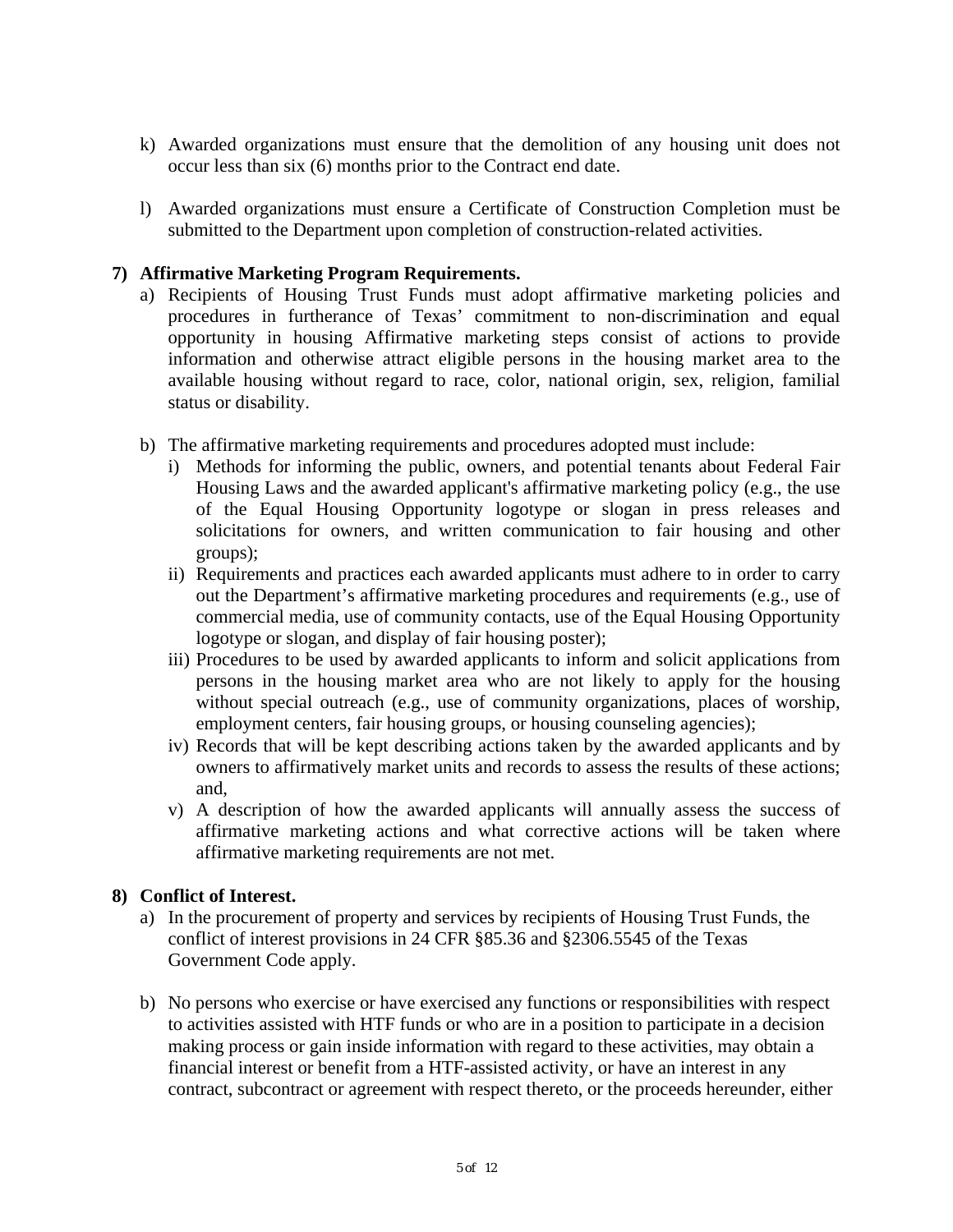for themselves or those with whom they have family or business ties, during their tenure or for one year thereafter.

c) The conflict of interest provisions apply to any person who is an employee, agent, consultant, officer, or elected official or appointed official of the recipient which is receiving HTF funds.

#### **9) Veterans Homebuyer Assistance (VHA) and Homebuyer Assistance with Rehabilitation (VHAR) Program Details.**

- a) Funds released under this NOFA can be allocated to administer a Veterans Homebuyer Assistance Program (VHA) and Veterans Housing Assistance with Rehabilitation (VHAR), including downpayment and closing cost assistance to eligible veteran homebuyers for the acquisition, or acquisition and rehabilitation, of affordable and accessible single family housing. Eligible veteran homebuyers must not have owned a home in the three (3) years prior to the receipt of assistance.
- b) Eligible veteran homebuyers may receive loans up to \$35,000 for down payment, closing costs and rehabilitation. A maximum of \$15,000 of the \$35,000 loan can be used for down payment and closing costs. The balance of the assistance can be used for needed accessibility modifications.
	- i) If the assisted household has an income that is less than 60% of the area median family income or if the head or co-head of the household is an income-qualified up to 80% AMFI disabled veteran, the assistance will be in the form of a 0% interest five (5) year deferred, forgivable loan creating a 2nd or 3rd lien.
	- ii) If the household income is below 80% of the AMFI, but more than 60% of the AMFI, then the homebuyer assistance will be in the form of a 0% interest ten (10) year deferred, forgivable loan creating a 2nd or 3rd lien.
- c) The following first lien purchase loan requirements are imposed for households receiving Veteran Homebuyer Assistance:
	- i) No adjustable rate mortgage loans (ARMs) are allowed.
	- ii) No mortgages with a loan to value equal to or greater than 100% are allowed;
	- iii) No subprime mortgage loans are allowed;
	- iv) An origination fee and any other fee associated with the mortgage loan may not exceed 2% of the loan amount; and
	- v) The income ratio (back-end ratio) may not exceed 45%.
- d) The contract term for the VHA and VHAR Program Activity shall not exceed twentyfour (24) months and performance under the contract will be evaluated according to the following benchmarks:
	- i) Six (6) months, 25% of funds must be committed;
	- ii) Twelve (12) months, 50% of funds must be committed, 25% of funds drawn;
	- iii) Eighteen (18) months, 75% of funds must be committed, 50% of funds drawn; and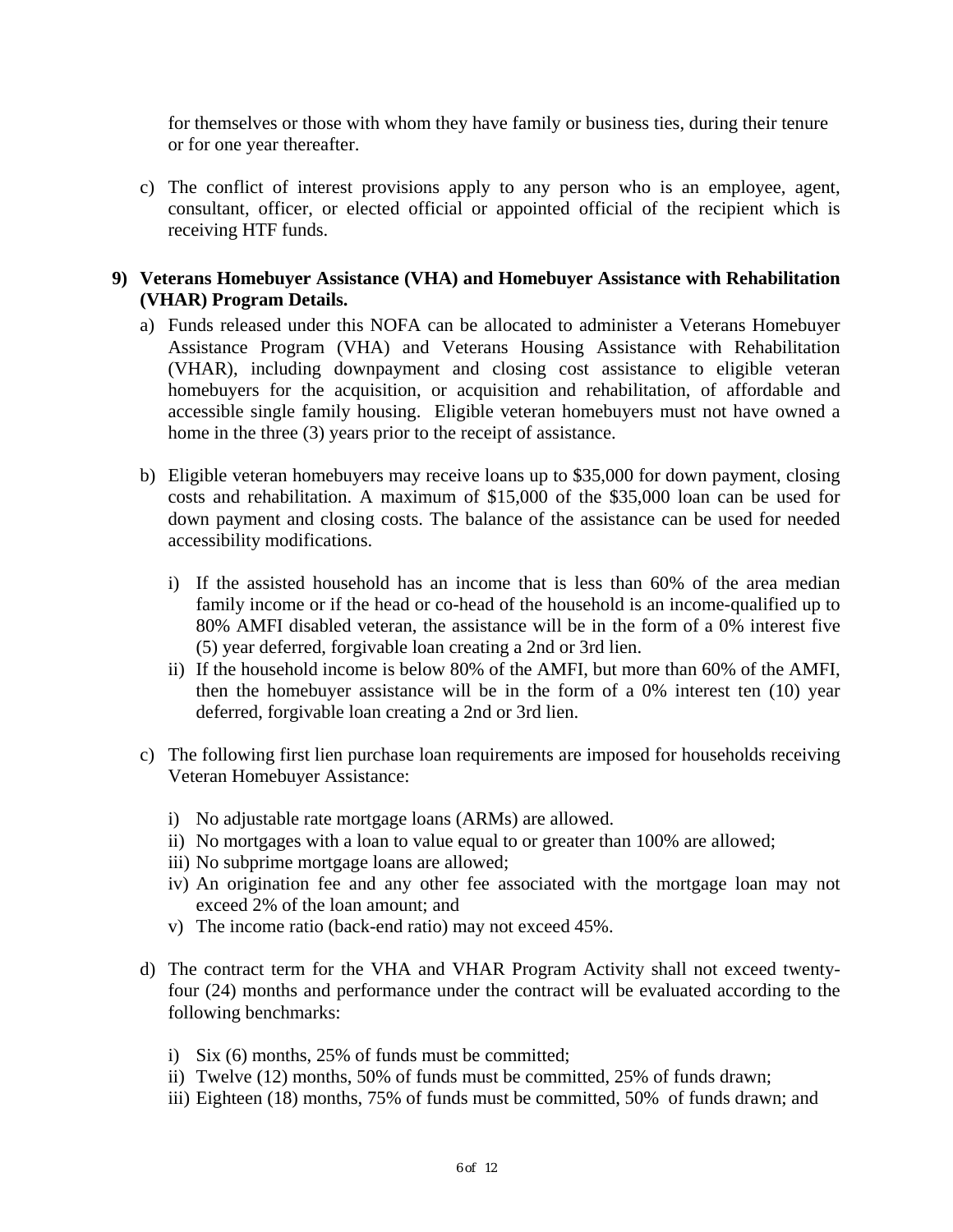iv) Twenty (24) months, 100% of funds already committed and 100% of funds drawn.

#### **10) VHA and VHAR Threshold Criteria.**

The following threshold criteria listed in the subsection are mandatory requirements at the time of application submission unless specifically indicated otherwise and will be included in the written agreement, if awarded funds:

**i)Cash Reserve**: Each awarded applicant will be required to expend funds according to program guidelines and request funds from the Department for eligible expenses. Every Applicant must evidence the ability to administer the program and commit adequate cash reserves of at least \$35,000 to facilitate administration of the program during the Department's disbursement process. Cash reserves are not permanently invested in the project but are used for short term deficits that are paid by program funds. Evidence of this commitment and the amount must be included in the Applicant's resolution and budget.

**ii)Resolution:** All applications submitted must include an **original** resolution from the Applicant's direct governing body, authorizing the submission of the Application, commitment and the amount of cash reserves for use during the contract period, naming of a person and the person's title authorized to represent the organization and signature authority to execute a contract. If an Applicant that is a nonprofit organization is requesting a waiver of the grant application fee, they must do so in the resolution, and must state that the nonprofit organization offers expanded services such as child care, nutrition programs, job training assistance, health services, or human services. The resolution must be signed and dated within the six months preceding the application deadline date.

**iii)Description of Demand**: It will be a threshold requirement to submit a narrative that describes in detail the demand evidenced for the proposed number of units to be assisted in the proposed service area. Source data, calculations and assumptions must be included.

**iv)Homebuyer Counseling:** It will be a threshold requirement for each applicant to submit the level of homebuyer counseling that will be provided. A minimum of 8 hours of homebuyer counseling must be provided. Evidence must include documentation describing the level of homebuyer counseling proposed, including post purchase counseling. Applicant must state who will provide the homebuyer counseling. A copy of the curriculum and a copy of the proposed written agreement for service provider (if the applicant is not providing the service) must also be provided.

#### **11) Veterans Rental Assistance (VRA) Program Details.**

- a) Funds released under this NOFA can be allocated toward the Veterans Rental Assistance Program to provide eligible households rental subsidies, including security and utility deposits to tenants earning 80% or less of the Area Median Family Income (AMFI) as defined by HUD.
- b) The contract term for VRA shall not exceed forty (40) months, however, individual household assistance is limited to thirty-six (36) months.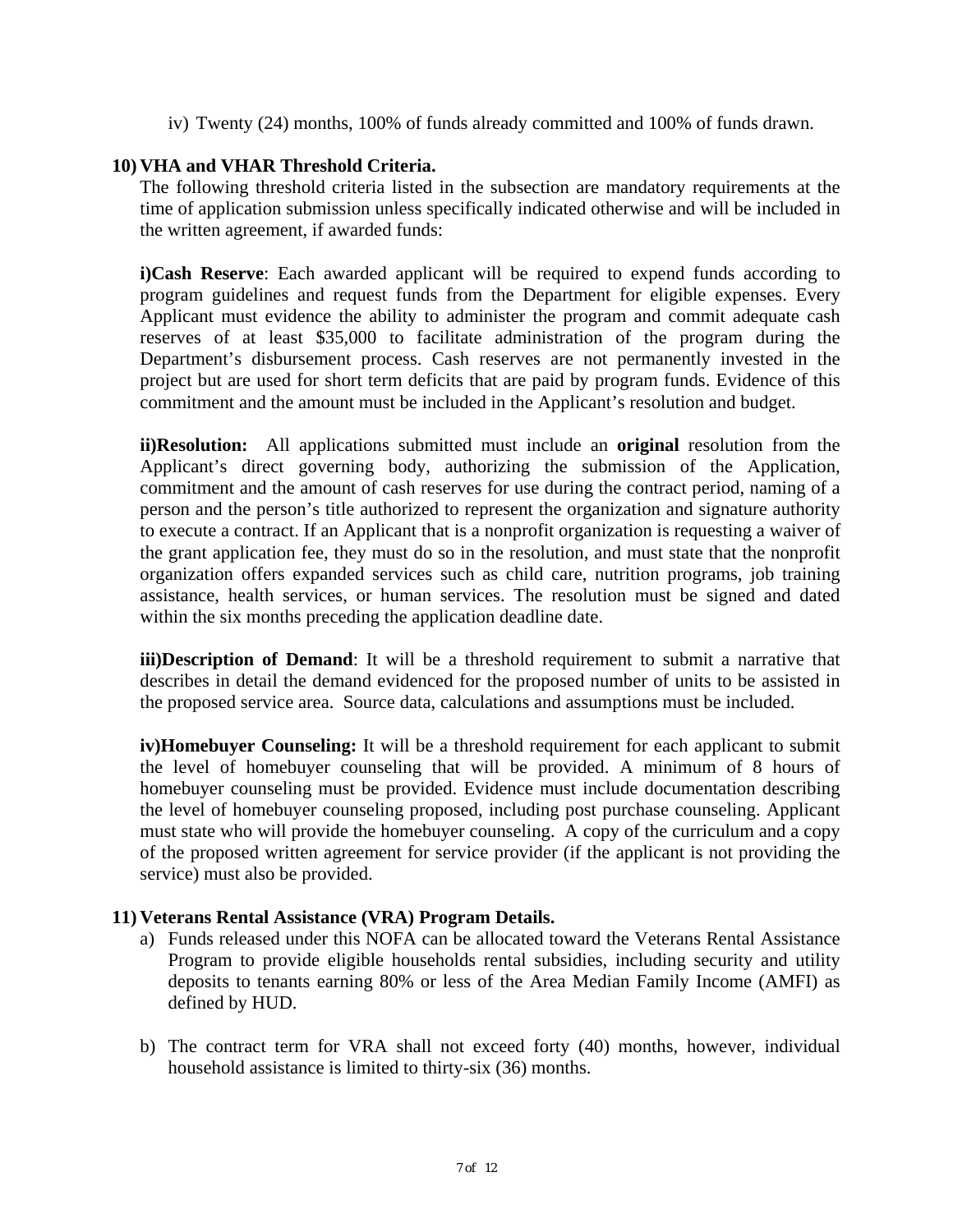- c) The Household must comply with the following initial eligibility requirements: participate in an approved self-sufficiency program; maintain principal residency in the rental unit for which the subsidy is being provided; be an income eligible household; reside in a rental unit that is located within the Administrator's Service Area; and meet all other eligibility requirements.
- d) Through the VRA program, rental subsidy and security and utility deposit assistance is provided to tenants as a grant, in accordance with written tenant selection policies, for a period not to exceed thirty-six (36) months, which shall include among its objectives the securing of a permanent source of affordable housing on or before the expiration of the rental subsidy. Security deposits and utility deposits may be provided in conjunction with rental assistance. A security deposit cannot exceed two months rent for the unit.
- e) The rental standard must not exceed HUD's "Fair Market Rent for the Housing Choice Voucher Program." Rental units must be inspected prior to occupancy and annually by a qualified HQS inspector, and must comply with Housing Quality Standards established by HUD in 24 CFR §982.401.
- f) The contract term for the VRA Program shall not exceed forty (40) months and performance under the contract will be evaluated according to the following benchmarks:
	- i) Six (6) months, application intake complete for 30% for Households to be assisted;
	- ii) Twelve (12) months, application intake complete for 75% for Households to be assisted;
	- iii) Eighteen (18) months, 100% of funds must be committed to Households to be assisted and 25% of funds drawn;
	- iv) Twenty-four (24) months, 100% of funds already committed and 35% of funds drawn;
	- v) Thirty-six (36) months, 100% of funds already committed and 50% of funds drawn; and
	- vi) Forty (40) months, 100% of funds already committed and 100% of funds drawn.

#### **12) Veterans Rental Assistance (VRA) Threshold Criteria.**

The following threshold criteria listed in the subsection are mandatory requirements at the time of application submission unless specifically indicated otherwise and will be included in the written agreement, if awarded funds:

**i)Cash Reserve**: Each awarded applicant will be required to expend funds according to program guidelines and request funds from the Department for eligible expenses. Every Applicant must evidence the ability to administer the program and commit adequate cash reserves of at least one month of rent for the number of households proposed to serve as stated in the application to facilitate administration of the program during the Department's disbursement process. Cash reserves are not permanently invested in the project but are used for short term deficits that are reimbursed by program funds. Evidence of this commitment and the amount must be included in the Applicant's resolution and budget.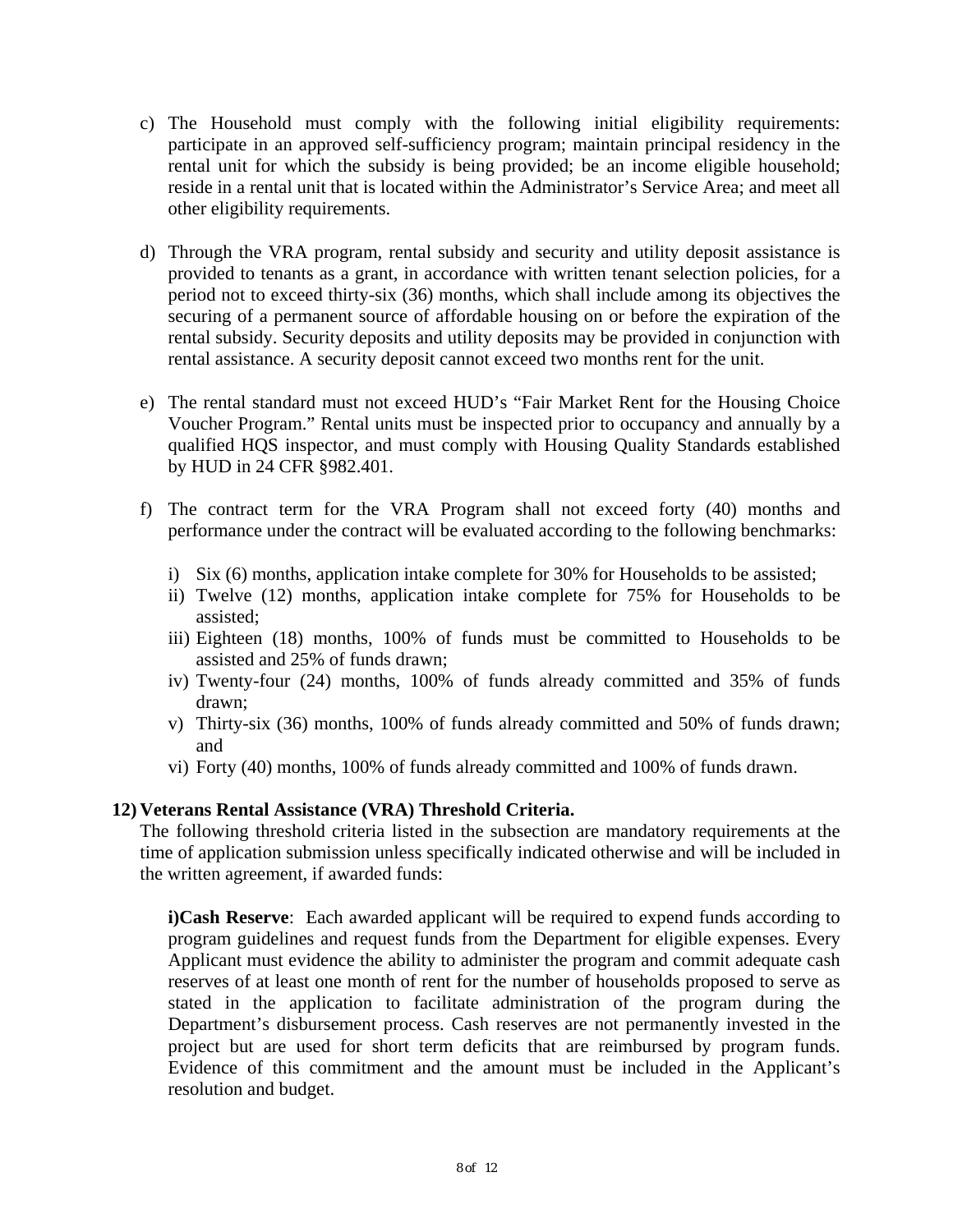**ii) Resolution:** All applications submitted must include an **original** resolution from the Applicant's direct governing body, authorizing the submission of the Application, commitment and amount of cash reserves for use during the contract period, , naming of a person and the person's title authorized to represent the organization and signature authority to execute a contract. If an Applicant that is a nonprofit organization is requesting a waiver of the grant application fee, they must do so in the resolution, and must state that the nonprofit organization offers expanded services such as child care, nutrition programs, job training assistance, health services, or human services. The resolution must be signed and dated within the six months preceding the application deadline date.

**iii) Description of Demand**: It will be a threshold requirement to submit a narrative that describes in detail the demand evidenced for the proposed number of units to be assisted in the proposed service area. Source data, calculations and assumptions must be included.

**iv) VRA Self Sufficiency Program:** It will be a threshold requirement for each Applicant to submit a proposed detailed Self Sufficiency Plan and must describe the process for the transition of households to permanent housing by the end of the thirty-six (36) month rental assistance contract term. The documentation must describe the necessary components for the overall plan proposed for transition of potential tenants. This plan, like a case management plan, should detail the need of the tenant, how these needs will be addressed including any agreements with service providers who shall assist the tenant at meeting these needs, and a proposed timeframe for completing those activities. The plan must include:

- a) A sample household budget which will utilize existing sources of income such as employment, disability payments and other types of support that details how the assisted household will afford to be self-sufficient by the end of the thirty-six (36) month rental assistance.
- b) If additional income is required to attain self-sufficiency, a plan for attaining the required education or training, or a job search plan must be included.
- c) Specific housing goals that will be completed on or before the end of the thirty-six (36) month assistance period include: finding permanently subsidized housing, affordable market housing or other permanent housing solutions. The plan should include the required steps such as completing an application, approximate waiting time to get into the type of housing desired and the cost of the housing to the tenant.

## **13) Application Review Process.**

- a) The application review process is described in 10 TAC §51.12.
- b) Each application will be handled on a first-come, first-served basis as further described in this section. Each application will be assigned a "received date" based on the date and time it is physically received by the Department. Then each application will be reviewed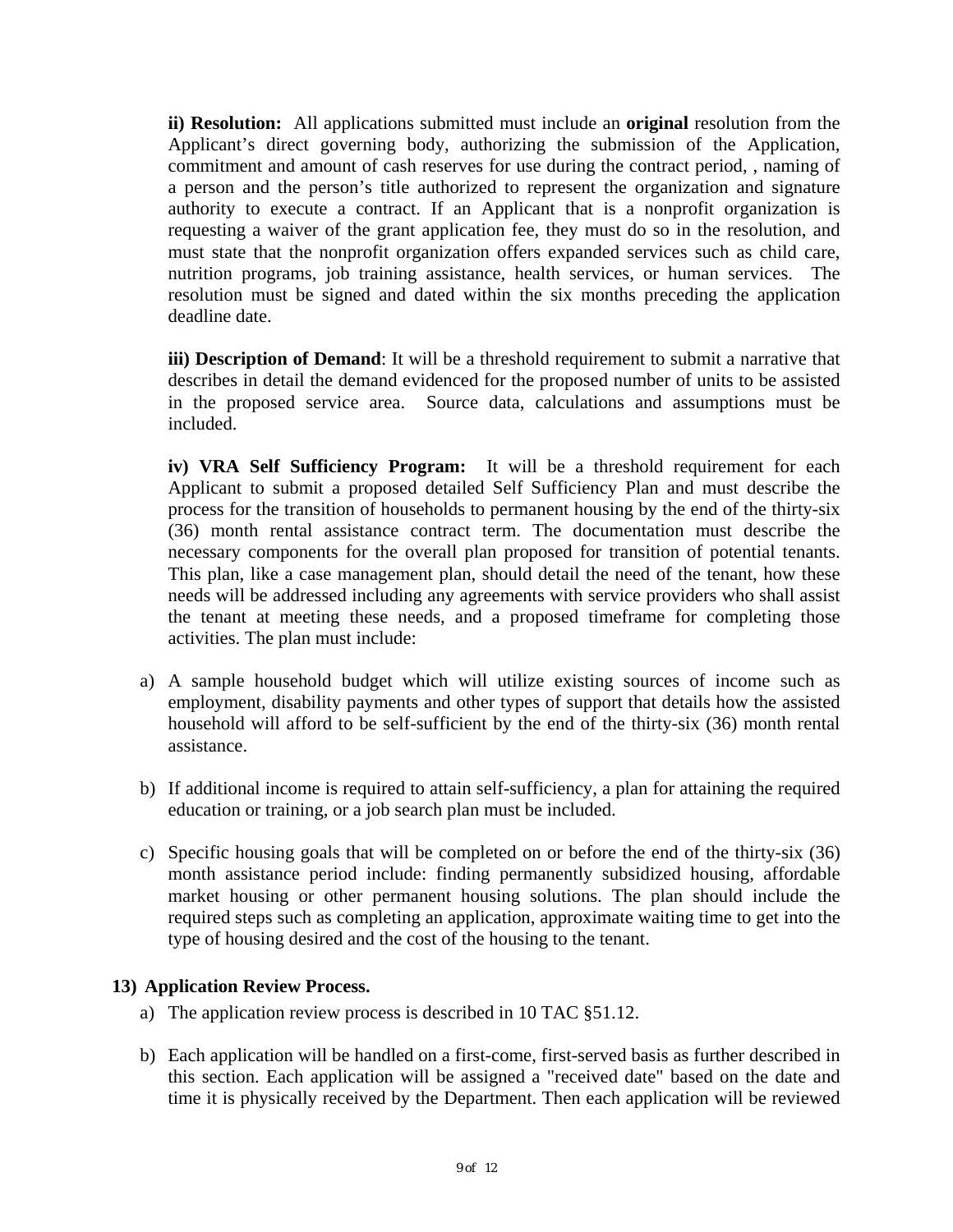on its own merits as applicable. Applications will continue to be prioritized for funding based on their "received date". Applications will be reviewed for applicant and activity eligibility, and threshold criteria as described in this NOFA.

- c) All Applicants will be processed through the Department's Application Evaluation System, and will include a previous award and past performance evaluation. Poor past performance may disqualify an Applicant for a funding recommendation or the recommendation may include conditions.
- d) Applicants Must Meet or Exceed Threshold Criteria.
	- i) The Department will ensure review of materials required under the NOFA and Application Guide and will issue a notice of any Administrative Deficiencies within 45 days of the received date. Applications with Administrative Deficiencies not cured within five (5) business days, will be terminated and must reapply for consideration of funds. Applications that have completed this Phase will be reviewed for recommendation to the Board.
	- ii) If a submitted Application has an entire Volume of the application missing; has excessive omissions of documentation from the Threshold Criteria or Uniform Application documentation; or is so unclear, disjointed or incomplete that a thorough review cannot reasonably be performed by the Department, as determined by the Department, will be terminated without being processed as an Administrative Deficiency.
- e) Because Applications are processed in the order they are received by the Department, it is possible that the Department will expend all available HTF funds before an Application has been completely reviewed. If on the date an Application is received by the Department, no funds are available under this NOFA, the Applicant will be notified that no funds exist under the NOFA and the Application will not be processed.
- f) The Department may decline to consider any Application if the proposed activities do not, in the Department's sole determination, represent a prudent use of the Department's funds. The Department is not obligated to proceed with any action pertaining to any Applications that are received, and may decide it is in the Department's best interest to refrain from pursuing any selection process. The Department reserves the right to negotiate individual elements of any Application.
- g) Funding recommendations of eligible Applicants will be presented to the Department's Governing Board of Directors based on eligibility and limited by the total amount of funds available under this NOFA and the maximum award amount.

#### **14) Appeals and Dispute Resolutions.**

a) It is the Department's policy to encourage the use of appropriate alternative dispute resolution procedures ("ADR") under the Governmental Dispute Resolution Act, Chapter 2009of the Texas Government Code, to assist in resolving disputes under the Department's jurisdiction. As described in Chapter 154, Civil Practices and Remedies Code, ADR procedures include mediation. Except as prohibited by the Department's ex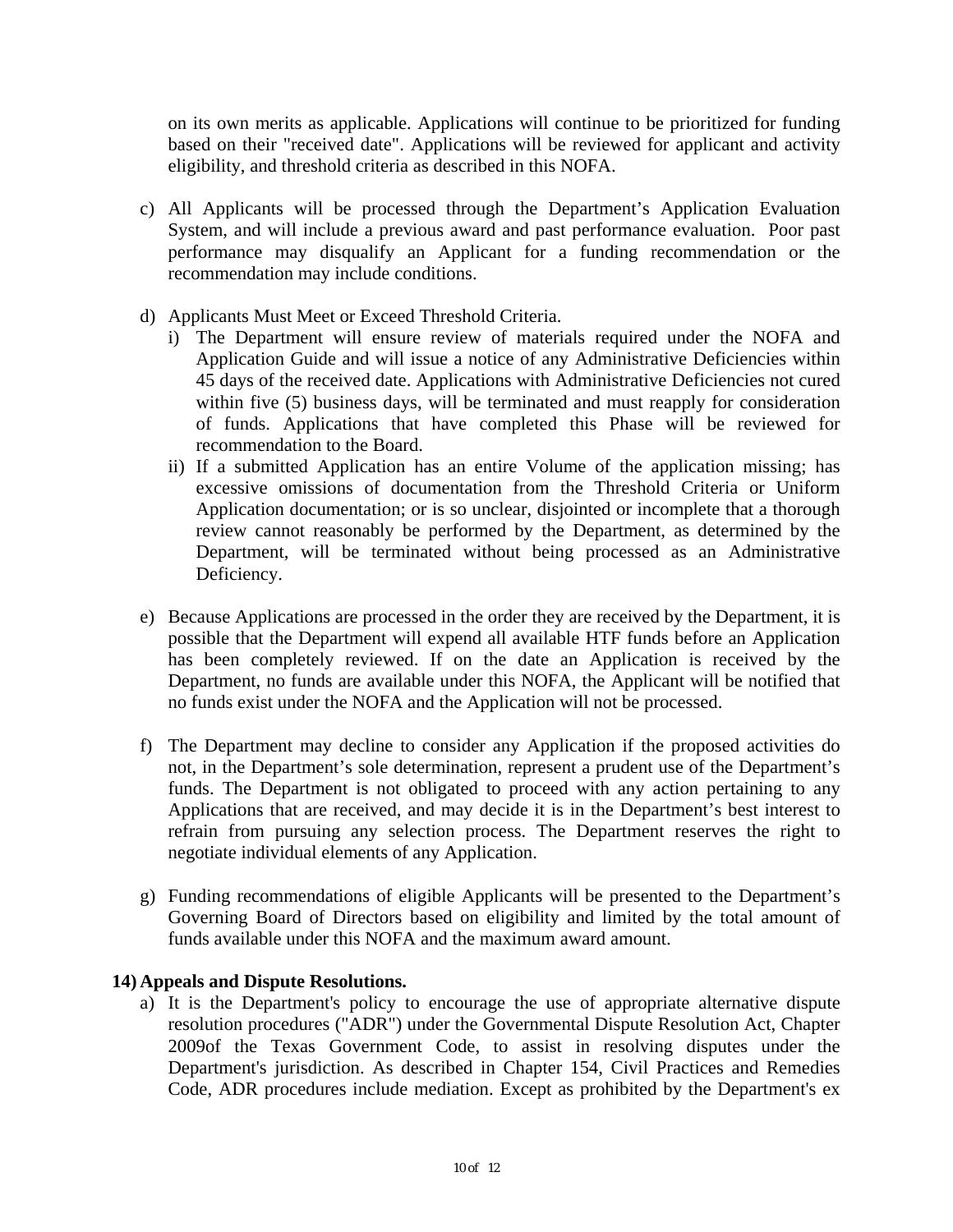- b) For additional information on the Department's ADR Policy, see the Department's General Administrative Rule on ADR at 10 TAC, Subchapter A §1.17 and §2306.082, Texas Government Code.
- c) An Applicant may appeal decisions made by staff in accordance with 10 TAC, Subchapter A §1.7.

#### **15) Application Submission.**

- a) All applications submitted under this NOFA must be received on or before **5:00 p.m. on Friday, May 1, 2009, regardless of method of delivery.**
- b) The Department will accept applications from 8 a.m. to 5 p.m. each business day, excluding federal and state holidays from the date this NOFA is published on the Department's web site until the deadline. Question regarding this NOFA should be addressed to:

**Texas Department of Housing & Community Affairs Attn: Housing Trust Fund Program Administrator**  HOME and Housing Trust Fund Programs Division  $221$  E.  $11^{\text{th}}$  Street Austin, Texas 78701 Telephone: (512) 463-8921 E-mail: [HTF@tdhca.state.tx.us](mailto:HOME@tdhca.state.tx.us)

- c) All applications must be submitted, and provide all documentation, as described in this NOFA and associated application materials.
- d) Applicants must submit one complete printed copy of all Application materials and one complete scanned copy of the Application materials provided on compact disc (CD-ROM or DVD-ROM).
- e) All Application materials including manuals, NOFA, program guidelines, and all applicable HTF rules, will be available on the Department's website at [www.tdhca.state.tx.us.](http://www.tdhca.state.tx.us./) Applications will be required to adhere to the Housing Trust Fund Program Rule and threshold requirements in effect at the time of the Application submission. Applications must be on forms provided by the Department, and cannot be altered or modified and must be in final form before submitting them to the Department.
- f) Applicants are required to remit a non-refundable Application fee payable to the Texas Department of Housing and Community Affairs in the amount of \$30 per Application.